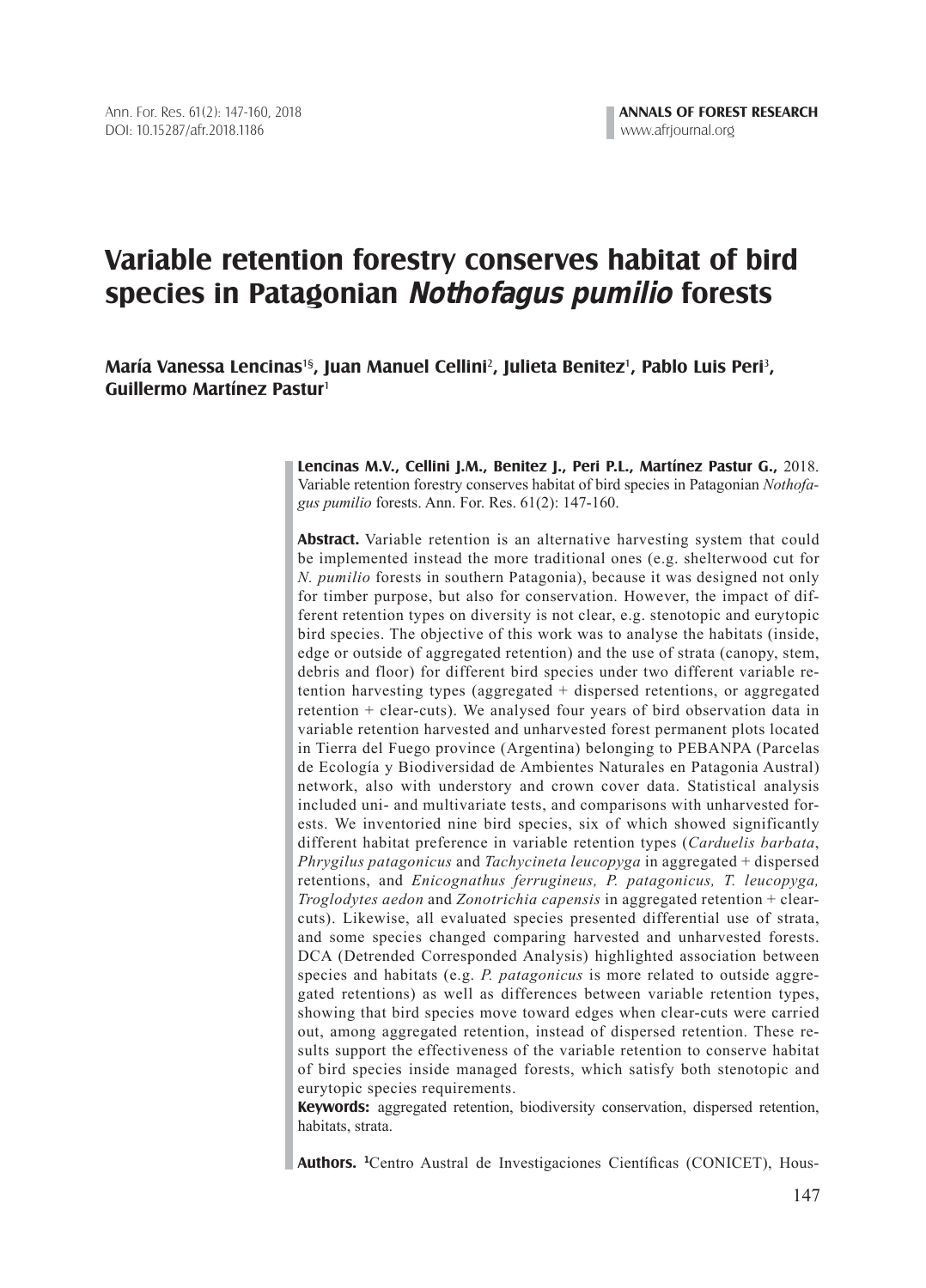say 200 (9410) Ushuaia - Tierra del Fuego (Argentina) | **<sup>2</sup>** Facultad de Ciencias Agrarias y Forestales - Universidad Nacional de La Plata, cc 31 (1900) La Plata - Buenos Aires, Argentina | **<sup>3</sup>** Universidad Nacional de la Patagonia Austral-Instituto Nacional de Tecnología Agropecuaria-CONICET, cc 332 (9400) Río Gallegos - Santa Cruz, Argentina.

**§** Corresponding author: María Vanessa Lencinas (mvlencinas@conicet.gov.ar) **Manuscript** received November 4, 2018; revised December 26, 2018; accepted December 29, 2018; online first December 31, 2018.

## **Introduction**

Biodiversity includes all living organisms that inhabitat an ecosystem, as well as ecosystem diversity, and is crucial for ecosistem services supply, since regulates ecosistem processes and functions, and could be considered ecosystem services in itself (MEA 2005). Ecosystem services are those provided by the flows of materials, energy and information from natural capital stocks, which combined with manufactured and human capital services, produce human welfare sorted in four categories: provisioning, regulating, supporting and cultural services. Currently, forest management is under publicly scrutined concerning its impact in non-timber values (e.g. biodiversity). Therefore, biodiversity conservation becomes one important goal of forestry, including the provision of habitat for forest species. Biodiversity assemblages in natural ecosystems vary across landscape (French & Picozzi 2002), even within a single vegetation type or region (Gossner et al. 2014, Martínez Pastur et al. 2016, Zolotarjova et al. 2016) following different environmental gradients (e.g., climatic, latitudinal, longitudinal, altitudinal). This was observed in vascular plants and arthropods of *Nothofagus pumilio* Poepp. & Endl. Patagonian forests (Lencinas et al. 2017). Birds are not an exemption (Martínez Pastur et al. 2015), being necessary to develop land-sharing strategies to promote conservation in managed ecosystems to safeguard their particularities (in richness, community composition and assemblage patterns) along the whole range of distribution of the species.

Birds are the most abundant and diverse

vertebrates in several temperate forests (Vuilleumier 1985). They occupy many ecological niches and key roles, such as seed dispersers, pollinators, pest controllers, soil creators, nutrient cyclers, predators and scavengers (Sekercioglu 2006), providing important ecosystem services (Whelan et al. 2008). For birds, habitat is the place where they are active for feeding, nesting, singing, roosting/perching and covering/sheltering. Some species (eurytopic) are adapted to different habitats (e.g. could eat several types of food, available in different habitats), while other species (stenotopic) require specific habitat (e.g. could eat only one type of food, available in a unique habitat). Forest strata provide different habitat features for bird activities (French & Picozzi 2002). Therefore, bird distribution and density could be associated with forest strata and structural features, like presence of canopy emergent trees, snags, logs and different understory cover (e.g. Berg et al. 1994, Díaz et al. 2005), most of which could persist in disturbed ecosystems as biological legacies (Perry & Amaranthus 1997). The lack of suitable strata may threaten the conservation of bird species or communities. The knowledge about bird species habitat requirements improve the effectiveness in the design of conservation strategies (Franklin et al. 1997). Ecosystems with marked temporal and spatial variability in resources usually condition the presence of stenotopic or specialist species, which are usually the more sensitive to changes in habitat features (Devictor et al. 2008). In contrast, more homogeneous ecosystems in space and time are more appropriated for less specialized (and less sensitive) eurytopic or generalist bird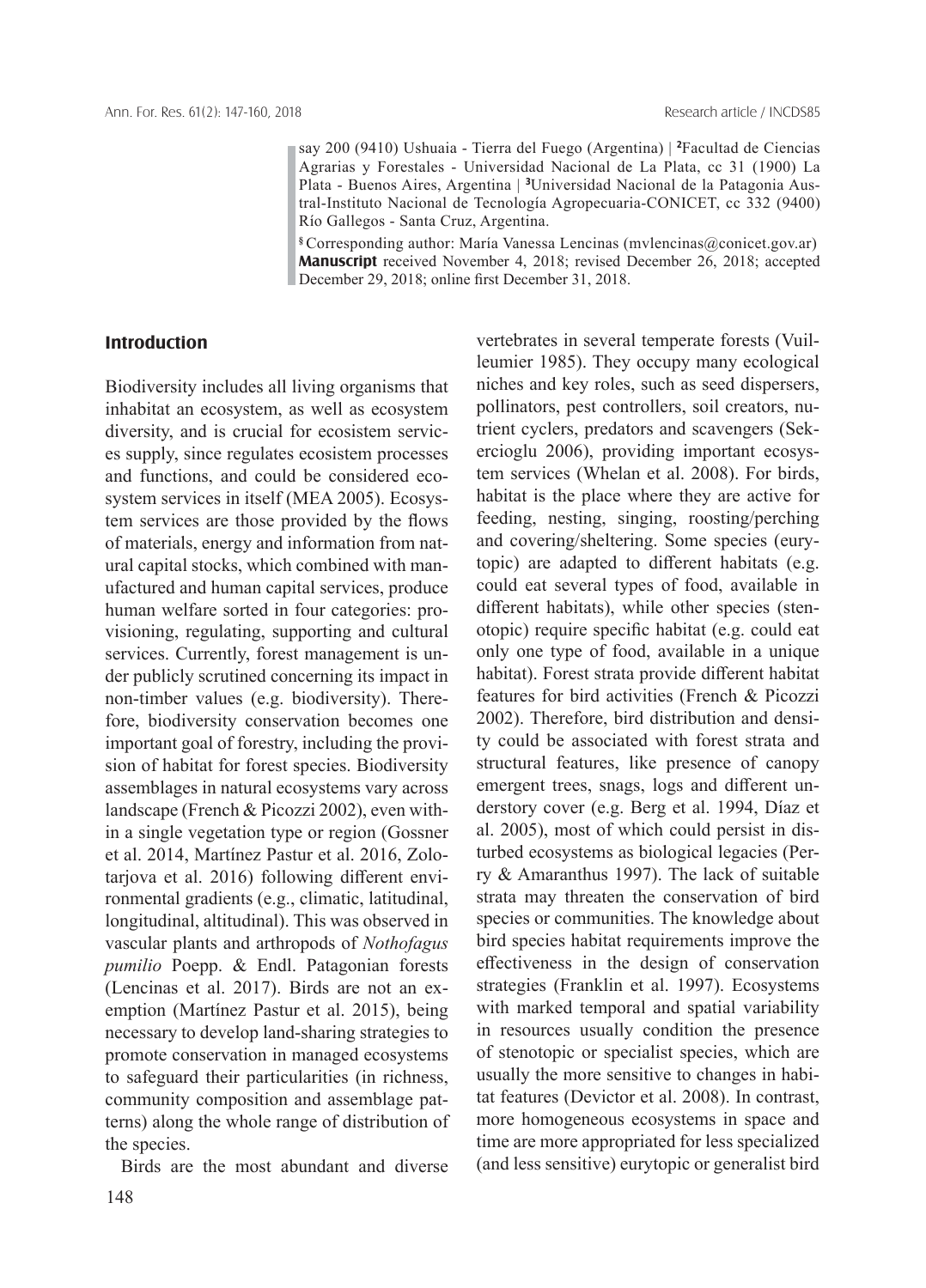species (Carrara et al. 2015), less relevant for conservation-oriented management priorities at landscape scale (Becerra Serial & Grigera 2005, Lencinas et al. 2005, 2009).

Variable retention was proposed as an alternative to achieve both timber and conservation purposes in the management of temperate forests (Franklin et al. 1997). Variable retention differs from other harvesting systems, because it proposes to maintain permanently mature trees, snags and multiple crown and size classes at stand level to preserve both species and structural diversity (Rodewald & Yahner 2000). Among temperate woodlands, *N. pumilio* forests of southern Patagonia could be successfully managed with this strategy (Martínez Pastur et al. 2009). The variable retention system in *N. pumilio* forests allows to maintain some of the original biodiversity in managed stands (e.g. Soler et al. 2015), of vascular plants (Lencinas et al. 2011), arthropods (Lencinas et al. 2014) and birds (Lencinas et al. 2009). Specifically, variable retention appears to have a great potential for bird conservation in southern Patagonian forests. In a previous work in these forests, Lencinas et al. (2009) found that variable retention allows the establishment of early-succession birds in harvested areas with dispersed retention and clear-cuts, while conserves in the aggregated retentions birds typical of primary unharvested forests. Contrary, Deferrari et al. (2001) found in *N. pumilio* forests that shelterwood cut reduce diversity at landscape scale decreasing presence and abundance of unharvested forest specialist bird species, which was also stated by King & DeGraaf (2000) in New Hampshire, USA forest. Similarly, clear-cuts usually only favored early-successional birds and this could lead to a complete replacement of the original bird community (Costello et al. 2000). However, it is not clear which is the impact in the use of habitat and strata caused by different variable retention harvesting types on bird species, both for specialist/sensitive (typical inhabitants of forests) or eurytopic species that usually reach

harvested forests from open-lands, as shrublands, grasslands and peat-bogs (Lencinas et al. 2009).

Therefore, the objectives of this work were: (i) to evaluate the effect of different types of variable retention harvesting in the use of different habitats generated in harvested areas (inside aggregates, edges and outside aggregates) by bird species; (ii) to analyse the use of strata (canopy, stem, debris, and floor) within variable retention harvestings types, and to compare them with unharvested forests. We complemented these analyses with other available information (bare soil and debris cover, vegetation biomass, crown cover) as possible explanations for differences in the habitat proportional abundances. The studied types of variable retention were those applied in a long term-plot of the PEBANPA (Parcelas de Ecología y Biodiversidad de Ambientes Naturales en Patagonia Austral) network (Peri et al. 2016), including aggregates in a matrix of dispersed retention, and aggregates within a clear-cut. Through this study, we expected to understand better the role of variable retention harvesting to promote the conservation of native bird species with different habitat requirements.

## **Materials and methods**

# **Study sites, forest structure and understory characterization**

We conducted this study in San Justo Ranch (54°06' S, 68°37' W), where variable retention harvesting on pure (monospecific) unharvested *N. pumilio* forest was applied in 2001 for the first time in Tierra del Fuego, Argentina. Harvested forests are in a long-term permanent surveyed area of 61 ha (Martínez Pastur et al. 2010, Gustafsson et al. 2012), where the full range of site qualities is represented (Martínez Pastur et al. 1997). Therefore, it comprise from high productive stands, with more than 900 m<sup>3</sup>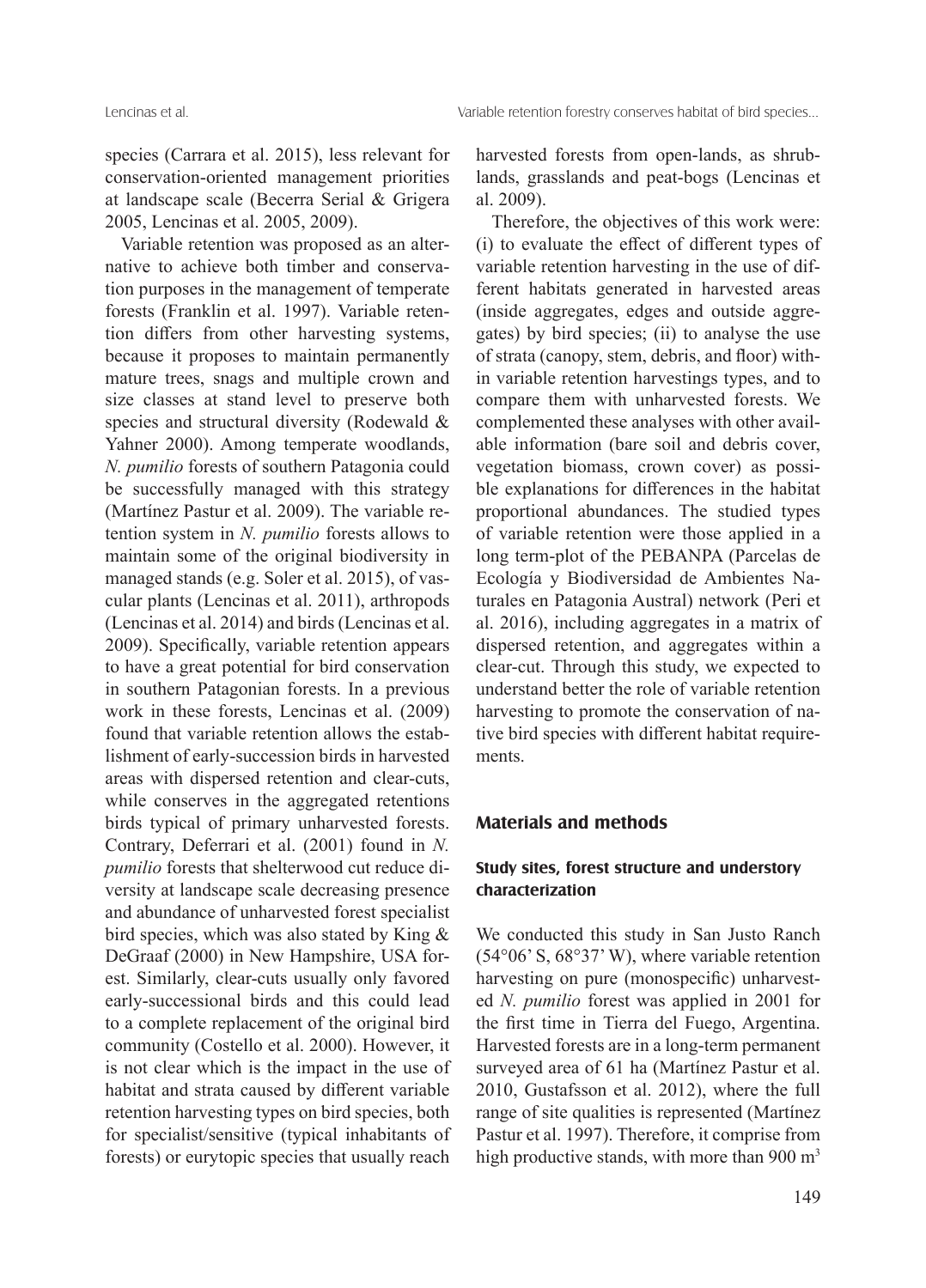ha<sup>-1</sup> of total (timber and non-timber) tree volume and more than 24 m height, to low productive stands with less than  $700 \text{ m}^3$  ha<sup>-1</sup> total tree volume and less than 20 m height (Martínez Pastur et al. 2009). Sampling was carried out in two types of variable retention harvesting included in this area: (i) combination of aggregated and dispersed retention (AR+DR), applied on 10.7 ha, with one aggregate (30 m radius) per hectare and  $10-15$  m<sup>2</sup> ha<sup>-1</sup> basal area of remaining trees among them (40-50% of total retention); (ii) aggregated retention surrounded by clear-cut (AR+CC), applied on 18.5 ha, also with one aggregate (30 m radius) per hectare (28% of total retention). Sampling was also performed in remnant unharvested forests as control (C), occupying 8.6 ha, with 528 trees ha<sup>-1</sup> density and 65.0 m<sup>2</sup> ha<sup>-1</sup> basal area. We evaluated these areas as adequate for biodiversity studies using BACI (Before and After Control Impact) approach, as was already published in Lencinas et al. (2005, 2009, 2014, 2017). For the analyses proposed in this study, habitats generated by variable retention were inside aggregates, edges and outside aggregates. In AR+DR, outside aggregates corresponded to dispersed retention; while in AR+CC, outside aggregates corresponded to clear-cut.

Forest structure was evaluated in the three forest conditions by random circular plots of 500 m2 each. Complete description of forest structure sampling methodology and general results could be found in Martínez Pastur et al. (2009). Crown cover was extracted from those data for the habitats analysed in this study (inside aggregates, edges and outside aggregates). It was estimated using a spherical crown densiometer (Lemmon 1957) in each plot.

150 Climate in the study area presents short cool summers and long snowy and frozen winters (Martínez Pastur et al. 2007). The mean monthly temperatures vary from -0.2°C to 10.4°C (with -9.6°C minimum extreme in July, and 24.9°C maximum in February) in unharvested forests, and from -1.0°C to 10.6°C (-11.3°C minimum extreme in July to 25.9°C maximum

in February) in harvested forests. The growing season is short (approximately five months) due to mean monthly temperatures over 0°C occurs only three months per year. However, soil temperatures in unharvested stands are never below 0ºC, although soil freezing occurs in harvested stand (-0.2 to -0.6°C during June-July). Rainfall that reach the forest floor, including snowfall, is around  $600 \text{ mm yr}^1$  in the harvested stands, but lesser (300-400 mm yr-1) inside unharvested forests due to canopy interception. Winds have an annual average speed of  $8 \text{ km h}^{-1}$  outside forests, reaching up to  $100 \text{ km h}^{-1}$  during storms.

Vascular plant diversity in *N. pumilio* forest understory is usually scarce, with low development in height (less than 1.00 m) and without shrubs or sub-canopy components (Lencinas et al. 2008a), but with a rich bryophyte component (Lencinas et al. 2008b). We characterized vegetation of harvested and unharvested forests by ten randomly located plots  $(1 \text{ m}^2 \text{ each})$ in each, following the methodology described in Lencinas et al. (2011). We evaluated cover and biomass for the studied habitats (inside aggregates, edges and outside aggregates). The covers (%) of woody debris and bare soil or litter without vegetation were estimated by interception method in each plot (Mueller-Dombois & Ellenberg 1974). The monocot, dicot and total dry biomass ( $kg \text{ ha}^{-1}$ ) were obtained by drying in oven at 70ºC (Catchpole & Wheeler 1992). Total dry biomass included monocot, dicot and bryophyte biomass.

#### **Bird sampling**

Bird sampling was performed by point-count sampling method with unlimited distances (Deferrari et al. 2001, Lencinas et al. 2005, 2009) during the summer season (February) of the first four years after harvesting (2002- 2005) in the three described forest conditions. Sampling was conducted when major social and feeding bird activity occurs (4-h period following sunrise), and under equivalent climatic conditions, discarding foggy, strong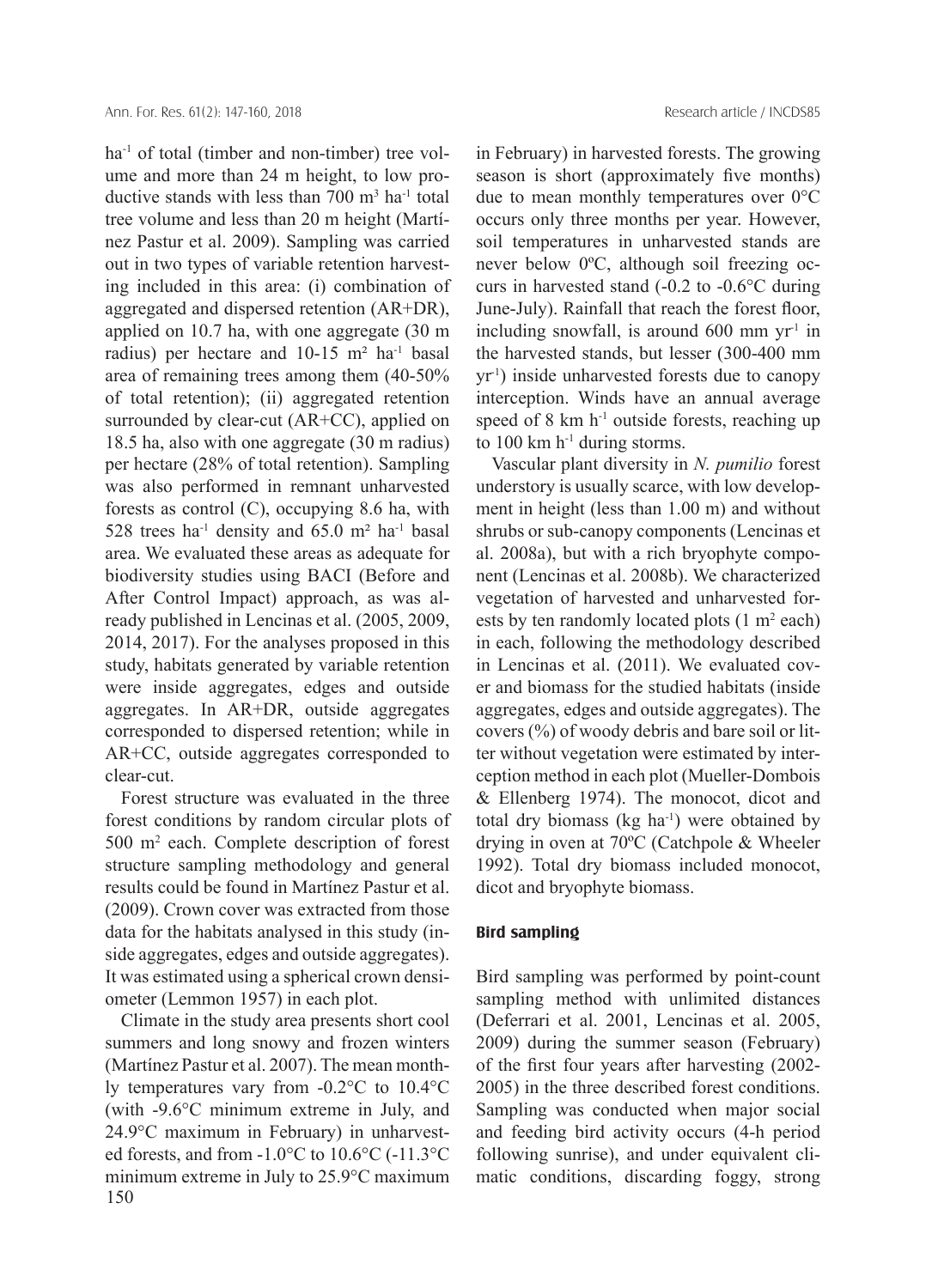windy or rainy days. We randomly established six sampling points in each forest condition (at least 100 m apart one from other), clearly identified in the field, which were visited five times during each summer, reaching 360 total counts. Sampling point order was changed daily to balance the effect of day-time on bird observations (Shields 1977). Each count consisted in 10-minute observation period, including 2-minute period of habituation (time taken by birds to return to their normal activities) and 8-minute period of effective counting (direct sighting recognition of each individual with binoculars). During observation, we registered taxonomy, habitat (inside aggregates, edges or outside aggregates) and strata or tier of the forests where each individual is observed (canopy, stem, debris and floor), as was suggested by O'Donnell & Dilks (1988). Moreover, we measured the horizontal distance (m) between each bird or groups and the center of the point, using a TruPulse laser rangefinder (Laser Technology, USA), to calculate density. Lencinas et al. (2009) published the analyses for richness and density.

Strata in our study area were defined based on an adaptation of the strata levels proposed by Pearson (1971). Canopy stratum occupied the upper 1/4 of the total height of the overstory tree (approximately 16 m-24 m height), and include disperse and uncommon emergent trees. Stem stratum occupied from the floor level to 3/4 total height, and comprised the trunk or main branches of the overstory tree. Debris stratum occupied from the floor level to approximately 1.50 m height, and included the crown and branches of harvested trees (only logs are productively used). Floor stratum was less than 0.50 m height, and included bare soil or litter without vegetation, and understory. Bird taxonomy followed Narosky & Yzurieta (1987) as presented in the Supporting Information.

### **Data analyses**

The abundance of each bird species per hab-

itat and strata was relativized to the total abundance of the species in variable retention harvested forests, obtaining a proportional abundance (%) for each sampled year (replicas). We only evaluated species observed in more than one sampling year. The proportional abundance was analysed by univariate and multivariate statistic. For the characterization of bird species behaviour in harvested forests, we performed two-way ANOVAs, considering habitats (inside aggregates, edges and outside aggregates) and strata (canopy, stem, debris and floor) as main factors  $(N = 48)$ , in both AR+DR and AR+CC variable retention harvestings. Likewise, we performed one-way ANOVAs for understory biomass and cover, as well as for crown cover, considering habitats (inside aggregates, edges and outside aggregates) as main factor. Biomass was log transformed by  $log(Y+1)$  to achieve normality (Kolmogorov-Smirnov test) and homoscedasticity (Levene test) assumptions, but non-transformed data are shown. Averages were tested for significant differences by Tukey test ( $p <$ 0.05) in all these analyses. Moreover, we performed non-parametric analyses of variance by Kruskal-Wallis test to compare among strata for each bird species in unharvested forests. We used Statgraphics (Statistical Graphics Corp., USA) software for all the analyses.

Complementary, we conducted a detrended correspondence analysis (DCA - Hill 1979) to evaluate the change in direction and magnitude of bird species behaviour between AR+DR and AR+CC variable retention harvestings. This ordination utilized species average proportional abundance data and was developed with rescaling of axes and without down-weighting for rare species in PC-Ord software (McCune & Mefford 1999).

## **Results**

151 We analysed nine bird species for variable retention harvestings, most belonging to Passeriforms (four resident and/or partial migratory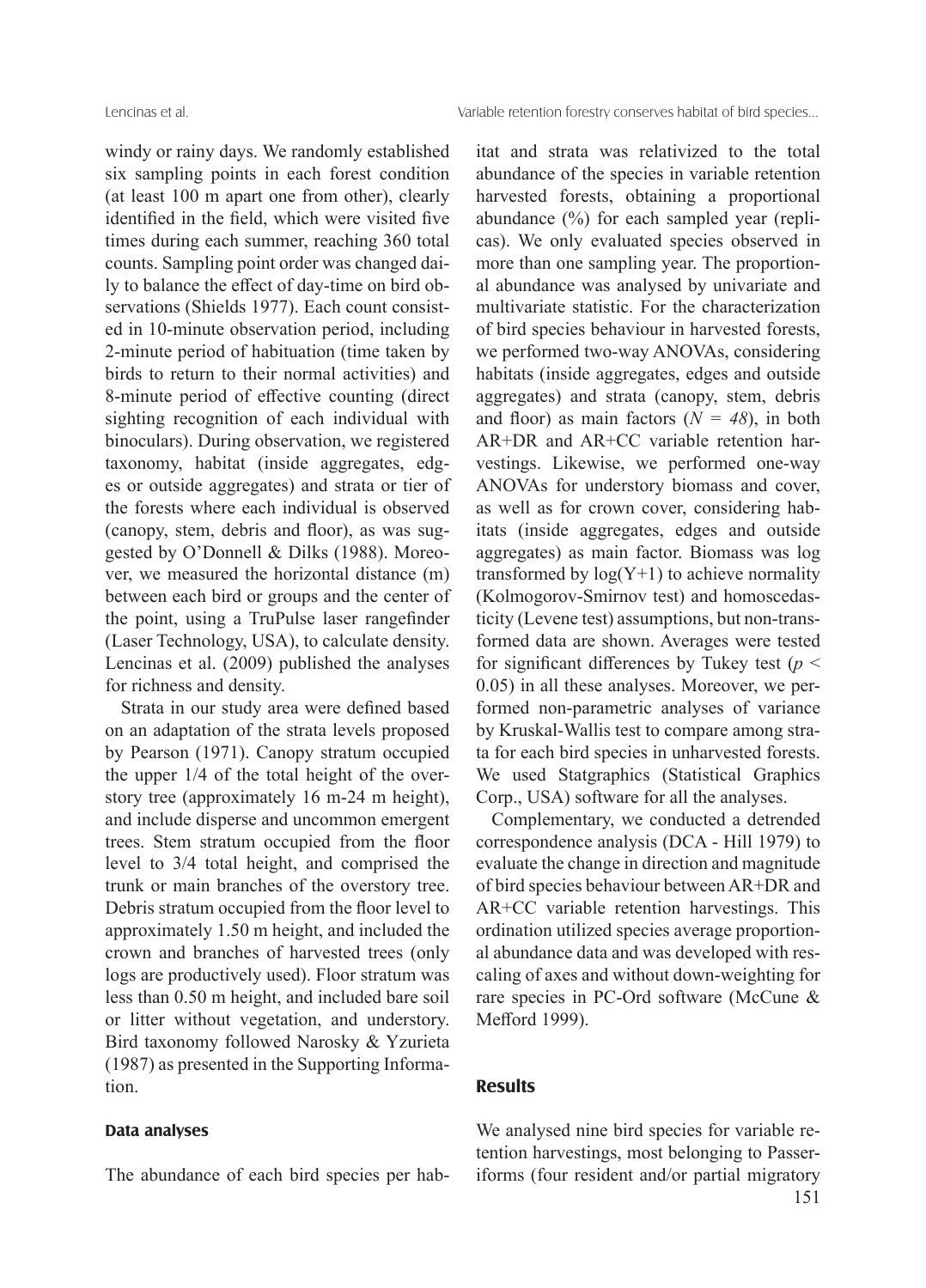and four migratory) and only one Psittaciform (resident) (Supp. Info.).

In AR+DR (table 1), three species (*Carduelis barbata*, *Phrygilus patagonicus* and *Tachycineta leucopyga*) presented significantly different proportional abundance in the habitats  $(F > 4.34, p < 0.020)$ , with significantly higher abundance (61% to 94%) in dispersed retention among aggregates than inside aggregates (0% to 11%). Edges showed intermediate values (6% to 28%), which cannot be differentiated of inside aggregates for *P. patagonicus*, and inside and outside aggregates for *C. barbata* and *T. leucopyga.* Regarding strata, almost all species preferred one or two strata instead of other strata ( $F > 3.78$ ,  $p < 0.019$ ), except *Zonotrichia capensis* (F = 1.42, p = 0.254) that did not show any preference. The species that preferred canopy instead of other strata were *C. barbata*, *Elaenia albiceps*, *Enicognathus ferrugineus* and *T. leucopyga*, with 50% to 96% preference. Two species preferred floor (*P. patagonicus* and *Troglodytes aedon*, with 65% to 82% preference), and other two species occupied canopy and floor with similar frequency (*Aphrastura spinicauda*, with 32% in floor and 36% in canopy, and *Turdus falklandii*, with 26% in canopy and 57% in floor). However, significant interactions were detected for *P. patagonicus* and *T. leucopyga*   $(F > 4.13, p < 0.003)$ , where the first species showed very low proportional abundance (less than 5%) in all strata, in edges and inside aggregates, while in dispersed retention reached a maximum in floor (65%), intermediate values in canopy (20%), and low values in debris and stems. On the other hand, the significant interaction for *T. leucopyga* occurred by selecting mainly canopy in dispersed retention (60%), compared with edges and aggregates (approximately 20% vs. less than 2%, respectively).

In AR+CC (table 2), five species (*E. ferrugineus*, *P. patagonicus*, *T. leucopyga*, *T. aedon* and *Z. capensis*) presented significantly different proportional abundance between habitats (F  $>$  3.28, p  $<$  0.049): four of them with significantly higher abundance (66%) to 80%) in clear-cut among aggregates than inside aggregates (1% to 4%), while *E. ferrugineus* was more significantly frequently observed in edges (56%). On the other hand,

Table 1 Proportional abundance (%) of bird species in harvested *Nothofagus pumilio* forests, where variable retention type includes aggregated and dispersed retention. Habitats and strata were the main factors to evaluate preferences by two-way ANOVAs. Codes for the species are in Supp. Info.

|                     |                          | л.                 |                   |                  |                   |                                       |                   |                  | . .               |                     |
|---------------------|--------------------------|--------------------|-------------------|------------------|-------------------|---------------------------------------|-------------------|------------------|-------------------|---------------------|
| Factor              |                          | APSP               | CABA              | ELAL             | <b>ENFE</b>       | <b>PHPA</b>                           | <b>TALE</b>       | <b>TRAE</b>      | TUFA              | ZOCA                |
| A:<br>Habi-<br>tats | Inside aggregates        | 39.2               | 8.3 <sup>a</sup>  | 36.4             | 46.0              | 0.0 <sup>a</sup>                      | 10.9 <sup>a</sup> | 14.8             | 26.2              | 7.4                 |
|                     | Edges                    | 25.0               | $19.6^{ab}$       | 45.4             | 30.2              | 5.9 <sup>a</sup>                      | $28.2^{ab}$       | 27.2             | 29.5              | 13.4                |
|                     | Dispersed retention 35.8 |                    | 72.1 <sup>b</sup> | 18.2             | 23.8              | 94.1 <sup>b</sup>                     | 60.9 <sup>b</sup> | 58.0             | 44.3              | 79.2                |
|                     | F                        | 1.01               | 5.35              | 0.74             | 0.14              | 25.54                                 | 4.34              | 1.29             | 0.40              | 2.44                |
|                     | (p)                      | (0.373)            | (0.009)           | (0.487)          | (0.872)           | $(\leq 0.001)$                        | (0.020)           | (0.287)          | (0.670)           | (0.102)             |
| B:<br>Strata        | Canopy                   | 35.8 <sup>b</sup>  | 49.3 <sup>b</sup> | $95.5^{b}$       | 93.6 <sup>b</sup> | $23.5^{\circ}$                        | 94.5 <sup>b</sup> | 3.7 <sup>a</sup> | $26.2^{ab}$       | 22.8                |
|                     | <b>Stem</b>              | 19.9 <sup>ab</sup> | 1.7 <sup>a</sup>  | 4.5 <sup>a</sup> | 3.2 <sup>a</sup>  | 0.0 <sup>a</sup>                      | 3.9 <sup>a</sup>  | 0.0 <sup>a</sup> | 3.3 <sup>a</sup>  | 2.0                 |
|                     | Debris                   | 11.9 <sup>a</sup>  | $1.5^{\rm a}$     | 0.0 <sup>a</sup> | 0.0 <sup>a</sup>  | 11.8 <sup>a</sup>                     | 0.0 <sup>a</sup>  | $14.8^{\circ}$   | $13.1^{\circ}$    | 52.4                |
|                     | Floor                    | $32.4^{ab}$        | 4.7 <sup>a</sup>  | 0.0 <sup>a</sup> | 3.2 <sup>a</sup>  | 64.7 <sup>b</sup>                     | 1.6 <sup>a</sup>  | $81.5^{b}$       | 57.4 <sup>b</sup> | 22.8                |
|                     | $\overline{F}$           | 3.78               | 11.81             | 6.44             | 6.75              | 11.25                                 | 21.44             | 13.8             | 4.63              | 1.42                |
|                     | (p)                      | (0.019)            | $\leq 0.001$      | (0.002)          | (0.001)           | $\leq 0.001$                          | $<$ 0.001)        | $(\leq 0.001)$   | (0.008)           | (0.254)             |
| $A \times B$        |                          |                    | .89               | 74               | .67               | .75                                   | 4.13              | 0 87             | .90               | 0.36                |
|                     | (p)                      |                    | (0.071) (0.109)   |                  |                   | $(0.626)$ $(0.673)$ $(0.001) (0.003)$ |                   | (0.526)          |                   | $(0.107)$ $(0.897)$ |

Note. F(p) - Fisher statistic with probability between parentheses. Different letters in each column show differences by Tukey test at  $p < 0.05$ .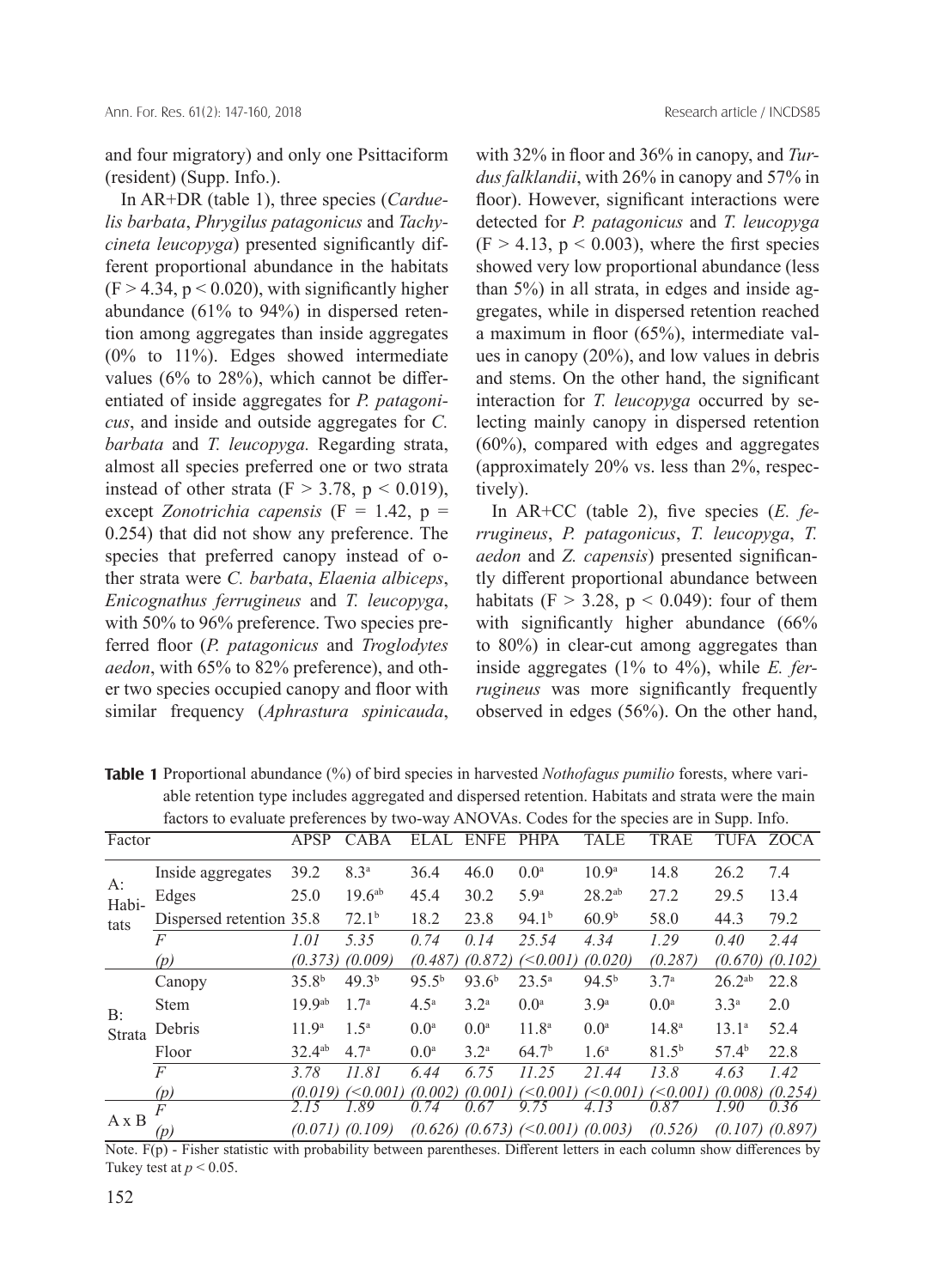|                                                                                                 | ble retention type includes aggregates surrounded by clear-cut. Habitats and strata were the main |         |                  |                   |                   |                   |                   |                    |                   |                    |
|-------------------------------------------------------------------------------------------------|---------------------------------------------------------------------------------------------------|---------|------------------|-------------------|-------------------|-------------------|-------------------|--------------------|-------------------|--------------------|
| factors to evaluate preferences by two-way ANOVAs. Codes for the species are in the Supp. Info. |                                                                                                   |         |                  |                   |                   |                   |                   |                    |                   |                    |
| Factor                                                                                          |                                                                                                   | APSP    | <b>CABA ELAL</b> |                   | <b>ENFE</b>       | <b>PHPA</b>       | <b>TALE</b>       | <b>TRAE</b>        | TUFA              | ZOCA               |
| $A$ :<br>Habitats                                                                               | Inside aggregates                                                                                 | 8.3     | 4.2              | 30.5              | 20.8 <sup>a</sup> | 1.1 <sup>a</sup>  | 3.6 <sup>a</sup>  | 3.6 <sup>a</sup>   | 16.9              | $1.5^{\mathrm{a}}$ |
|                                                                                                 | Edges                                                                                             | 39.1    | 24.6             | 56.5              | 55.8 <sup>b</sup> | 19.1 <sup>a</sup> | $43.7^{ab}$       | $26.4^{ab}$        | 47.7              | $32.4^{ab}$        |
|                                                                                                 | Clear-cut                                                                                         | 52.6    | 71.2             | 13.0              | $23.4^{\circ}$    | 79.8 <sup>b</sup> | 52.7 <sup>b</sup> | 70.0 <sup>b</sup>  | 35.4              | 66.1 <sup>b</sup>  |
|                                                                                                 | $\overline{F}$                                                                                    | 1.85    | 1.83             | 1.52              | 3.52              | 7.30              | 5.45              | 3.28               | 1.46              | 3.38               |
|                                                                                                 | (p)                                                                                               | (0.172) | (0.175)          | (0.233)           | (0.040)           | (0.002)           | (0.008)           | (0.049)            | (0.245)           | (0.045)            |
| B:<br>Strata                                                                                    | Canopy                                                                                            | 17.9    | 45.6             | 87.0 <sup>b</sup> | 76.6 <sup>b</sup> | 4.5 <sup>a</sup>  | 92.8 <sup>b</sup> | $2.7^{\rm a}$      | $18.5^{\circ}$    | 9.3 <sup>a</sup>   |
|                                                                                                 | <b>Stem</b>                                                                                       | 11.5    | 0.5              | 0.0 <sup>a</sup>  | 0.0 <sup>a</sup>  | 0.0 <sup>a</sup>  | 0.6 <sup>a</sup>  | 0.0 <sup>a</sup>   | $1.5^{\rm a}$     | 1.2 <sup>a</sup>   |
|                                                                                                 | Debris                                                                                            | 38.5    | 16.2             | 0.0 <sup>a</sup>  | 0.0 <sup>a</sup>  | $46.1^{ab}$       | 1.8 <sup>a</sup>  | 37.3 <sup>ab</sup> | 9.2 <sup>a</sup>  | 39.8 <sup>ab</sup> |
|                                                                                                 | Floor                                                                                             | 32.1    | 37.7             | $13.0^{\rm a}$    | $23.4^{ab}$       | 49.4 <sup>b</sup> | 4.8 <sup>a</sup>  | 60.0 <sup>b</sup>  | 70.8 <sup>b</sup> | 49.7 <sup>b</sup>  |
|                                                                                                 | $\overline{F}$                                                                                    | 1.51    | 2.50             | 8.65              | 9.00              | 4.67              | 21.12             | 6.12               | 6.18              | 5.47               |
|                                                                                                 | (p)                                                                                               | (0.228) | (0.075)          | $\leq 0.001$      | (0.001)           | (0.007)           | $<$ 0.001)        | (0.002)            | (0.002)           | (0.003)            |
| $A \times B$                                                                                    | $\overline{F}$                                                                                    | 1.60    | 1.27             | 3.00              | 4.41              | 4.04              | 3.36              | 1.60               | 0.76              | 1.57               |
|                                                                                                 | (p)                                                                                               | (0.176) | (0.294)          | (0.017)           | (0.002)           | (0.003)           | (0.009)           | (0.176)            | (0.609)           | (0.184)            |

**Table 2** Proportional abundance (%) of bird species in harvested *Nothofagus pumilio* forests, where variable retention type includes aggregates surrounded by clear-cut. Habitats and strata were the main

seven species showed strong preferences for some strata (F > 4.67, p < 0.007); *A. spinicauda* and *C. barbata* being the exceptions (F < 2.50,  $p > 0.075$ ). Among the preferred strata, three species were more associated with canopy (*E. albiceps*, *E. ferrugineus* and *T. leucopyga*, with 77% to 93% preference). The other four (*P. patagonicus*, *T. aedon*, *T. falklandii*  and *Z. capensis*) were more associated to the floor (49% to 70%), with intermediate values for three of them (*P. patagonicus*, *T. aedon* and *Z. capensis*) in debris (37% to 46%, without statistical significance between floor and canopy). In these analyses, we observed significant interactions*.* For *E. albiceps* and *E. ferrugineus*, these occurred due to lower values for all strata in dispersed retention (less than 10%), but significantly higher in the other habitats in canopy, with edges similar to aggregates for *E. albiceps* (30% and 50%, respectively), and aggregates lower than edges for *E. ferrugineus* (20% and 60%, respectively). For *T. leucopyga*, proportional abundance was greater in canopy than other strata in all the habitats, but with significant differences among them (edge > dispersed retention > aggregates), varying among 10% and 55% approximately. The interactions for *P. patagonicus* occurred due to

very low proportional abundance in all strata for aggregates and edges, but significantly high proportional abundance in floor in dispersed retention.

DCA (fig. 1) showed changes in direction and magnitude of bird species preference between habitats of AR+DR and AR+CC variable retention harvestings. Six species (*E. albiceps*, *E. ferrugineus*, *P. patagonicus*, *T. leucopyga*, *T. falklandii* and *Z. capensis*) enlarged the use of edges when clear-cut was applied, two species increased the use of outside aggregates (*A. spinicauda* and *T. aedon*)*,*  and *C. barbata* almost did not change from AR+DR to AR+CC.

Use of strata in unharvested forests (fig. 2) was analysed in nine bird species (seven Passeriforms, one Psittaciform and one Falconiform) of the 14 observed bird species. Eight species showed significant preferences of strata (K-W > 9.77, p < 0.0206): most of them (*A. spinicauda*, *C. barbata*, *E. albiceps*, *E. ferrugineus*, *P. patagonicus* and *Z. capensis*) strongly preferred canopy (more than 66% of the observations); *T. aedon* was the only one that preferred floor (67%); and *T. falklandii* was the only with similar and high use of canopy and floor (48% and 50%, respectively) than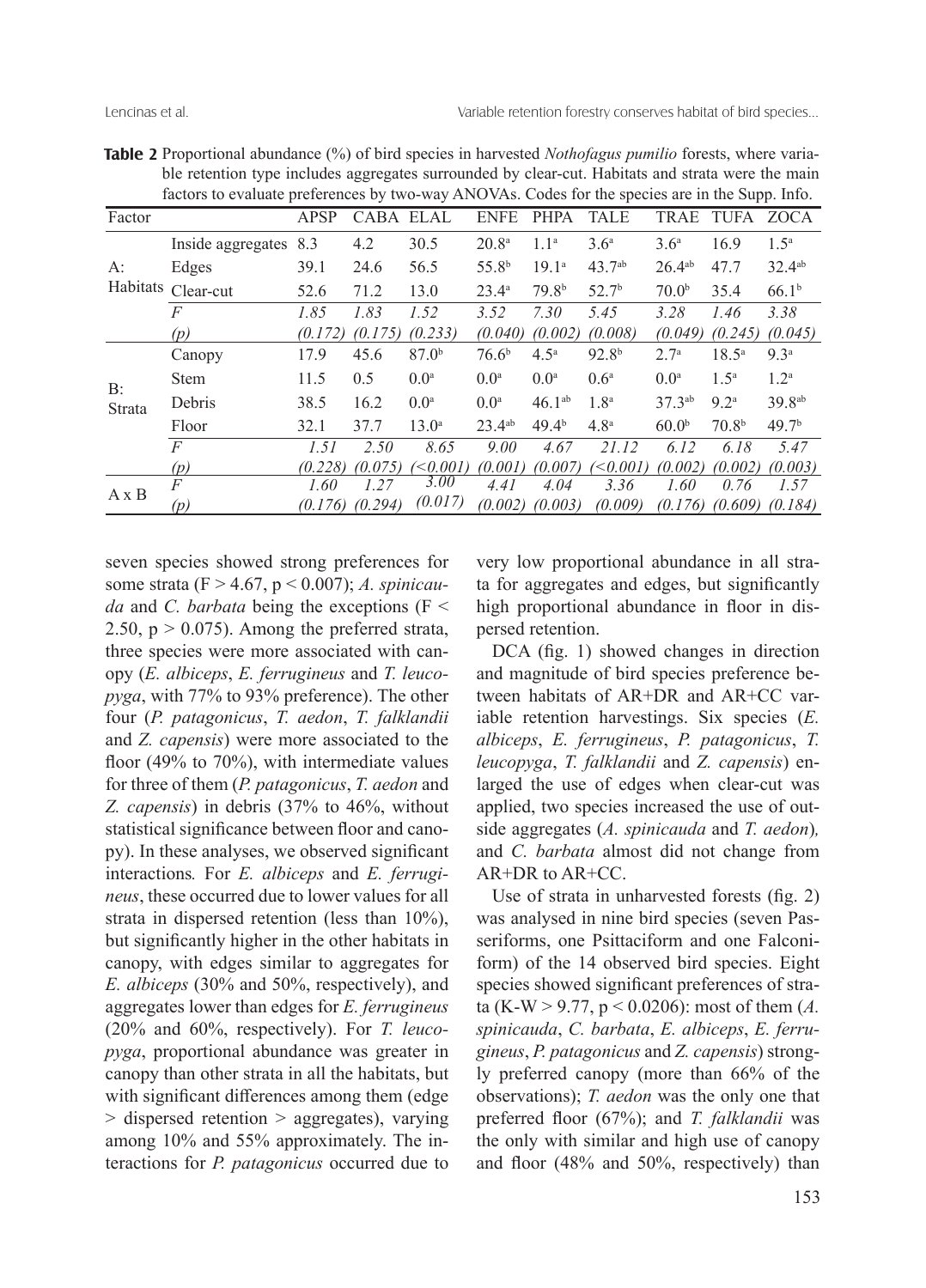other strata. The Falconiform species (*Milvago chimango*) was exclusively observed in the canopy stratum.

Finally, complementary analysis on vegetation of AR+DR (table 3) showed significant differences among habitats for bare soil cover, dicot and total biomass, and crown cover  $(F \geq$ 





5.18,  $p < 0.032$ ). Bare soil and crown covers were significantly greater in aggregates (41% and 82%, respectively) than in dispersed retention (18% and 24%, respectively), with intermediate values for edges (58%). Meanwhile, dicots and total biomass were significantly higher in edges and dispersed retention (837.2

> kg ha<sup>-1</sup> in average for dicots, and 1368.8 kg ha<sup>-1</sup> for total biomass) than in aggregates (107.0 and 428.1 kg ha<sup>-1</sup>, respectively). On the other hand, analysis on vegetation of AR+CC (table 3) showed a similar pattern than in AR+DR. We observed significant differences among habitats for bare soil cover, dicot and total biomass, and crown cover (F  $>$  9.90, p  $<$  0.005), with greater differences for bare

#### **Figure 1**

Detrended Correspondence Analysis (DCA) for the proportional abundance (%) of bird species in the three habitats (inside aggregates, edges and outside aggregates), in *Nothofagus pumilio*  variable retention harvested forests where aggregated and dispersed retention were combined (AR+DR) and where aggregates were surrounded by clear-cut (AR+CC). Arrows pointed the changes of the bird species behaviour

between harvesting treatments. Codes for the species are in the Supp. Info.

## **Figure 2**

Differences in strata use by bird species of *Nothofagus pumilio* unharvested forests, based on their proportional abundance (%). Codes for the species are in the Appendix. K-W - Kruskal-Wallis non-parametric analysis of variance; p - probability of the statistical test. Species without test information have not enough replicas for calculations.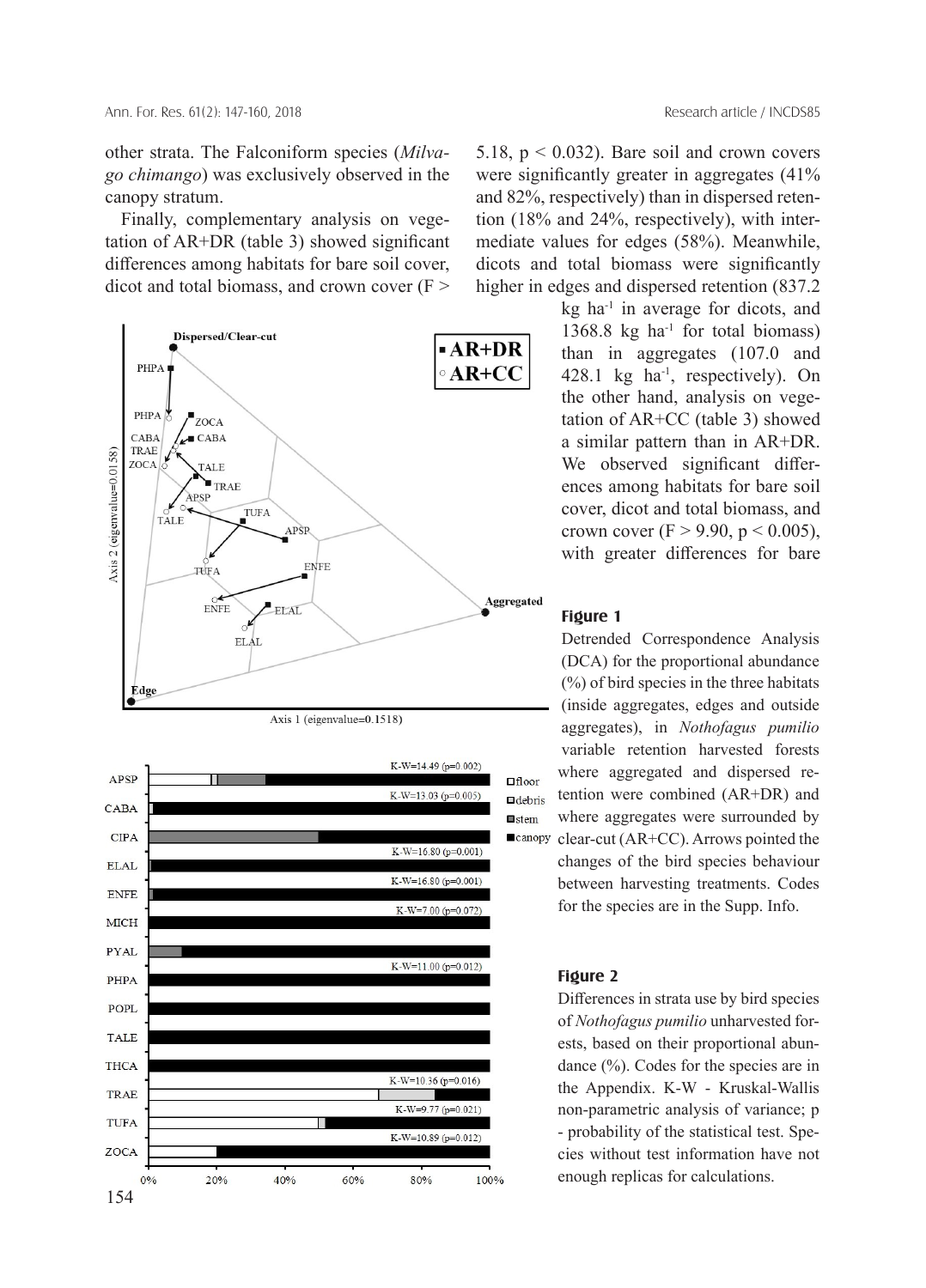**Table 2** One-way ANOVA results for understory cover (bare soil or litter without vegetation and woody debris), biomass (monocots, dicots and total), and crown cover in *Nothofagus pumilio* variable retention harvested forests, where aggregated and dispersed retention were combined (AR+DR) and where aggregates were surrounded by clear-cut (AR+CC), considering environments (inside aggregates, edges and outside aggregates) as the main factor.

| Variable  |                        | Woody debris Bare soil Monocots* Dicots* |                   |                |                    | Total biomass* Crown cover |                   |
|-----------|------------------------|------------------------------------------|-------------------|----------------|--------------------|----------------------------|-------------------|
| retention | Factor                 | $(\%)$                                   | $(\%)$            | $(kg ha^{-1})$ | $(kg ha^{-1})$     | $(kg ha-1)$                | $(\%)$            |
|           | Aggregates             | 34.3                                     | 41.2 <sup>b</sup> | 39.8           | $107.0^{\circ}$    | $428.1^a$                  | $82.3^\circ$      |
|           | Edges                  | 27.5                                     | $25.8^{ab}$       | 33.8           | 889.9 <sup>b</sup> | 1680.3 <sup>b</sup>        | 58.1 <sup>b</sup> |
| $AR+DR$   | Dispersed<br>retention | 33.4                                     | $18.1^{a}$        | 129.2          | 784.6 <sup>b</sup> | $1057.3^{b}$               | $24.0^{\circ}$    |
|           | $\overline{F}$         | 0.84                                     | 5.18              | 1.27           | 15.71              | 10.83                      | 107.12            |
|           | (p)                    | (0.462)                                  | (0.032)           | (0.331)        | (0.001)            | (0.004)                    | ( < 0.001)        |
|           | Aggregates             | 25.3                                     | 48.3 <sup>b</sup> | 48.1           | $102.6^{\circ}$    | $518.0^{\circ}$            | $87.8^\circ$      |
|           | Edges                  | 34.5                                     | 18.1 <sup>a</sup> | 150.1          | 860.7 <sup>b</sup> | 1442.3 <sup>b</sup>        | 30.3 <sup>b</sup> |
| $AR+CC$   | Clear-cuts             | 41.4                                     | 17.3 <sup>a</sup> | 315.6          | $918.5^{b}$        | 1486.1 <sup>b</sup>        | 4.0 <sup>a</sup>  |
|           | $\overline{F}$         | 2.04                                     | 13.29             | 1.38           | 9.90               | 12.57                      | 432.19            |
|           | (p)                    | (0.186)                                  | (0.002)           | (0.306)        | (0.005)            | (0.002)                    | ( < 0.001)        |

Note. Abbreviations: \* - variables log(Y+1) transformed prior to the analyses to accomplish ANOVA assumptions. Not transformed means are presented in the table.  $F(p)$  - Fisher statistic with probability between parentheses. Different letters in each column show differences by Tukey test at  $p < 0.05$ .

soil cover between clear-cuts or edges (17% to 18% cover, respectively) vs. aggregates (48%). Meanwhile, the crown cover gradient in AR+CC was similar to the observed in  $AR+DR$  (CC < edges < AR), but with lower values in edges (30%) and outside aggregates (4%). Dicots and total biomass repeated the trend (edges =  $CC < AR$ ), with 889.6 kg ha<sup>-1</sup> in average between edges and clear-cuts for dicots, and 1464.2 kg ha-1 for total biomass) than in aggregates (102.6 and 518.0 kg ha-1, respectively).

## **Discussion**

The nine native bird species analysed in this work were those better in harvested *N. pumilio* forests (Deferrari et al. 2001, Lencinas et al. 2009). Resident birds dominated the assemblage in unharvested forests, as other authors found in the region (Pizarro et al. 2012, Martínez Pastur et al. 2015). However, migrant and resident/partial migratory birds composed equally the complete assemblage. It may indicates more favourable conditions for migrant birds in harvested forests, concerning to competition for resources such as food, refuge, and nesting sites, demonstrating the importance of harvested areas for migrant birds. The species observed in harvested forests were also abundant in other *N. pumilio* forests of Tierra del Fuego (Schlatter 1995, Venegas 2000, Deferrari et al*.* 2001), and are widely distributed in Argentina and Chile (Humphrey et al. 1970, Clark 1986).

Structural heterogeneity in the landscape is an important determinant of bird diversity, where both homogeneous and heterogeneous landscape types have special value for different functional groups (French & Picozzi 2002). The habitat features were more homogeneous in AR+DR, since less species presented significantly different use of habitats than in AR+CC. This last retention type was more heterogeneous in forest and understory vegetation structure (table 3). Monocot biomass causes the main differences, because it was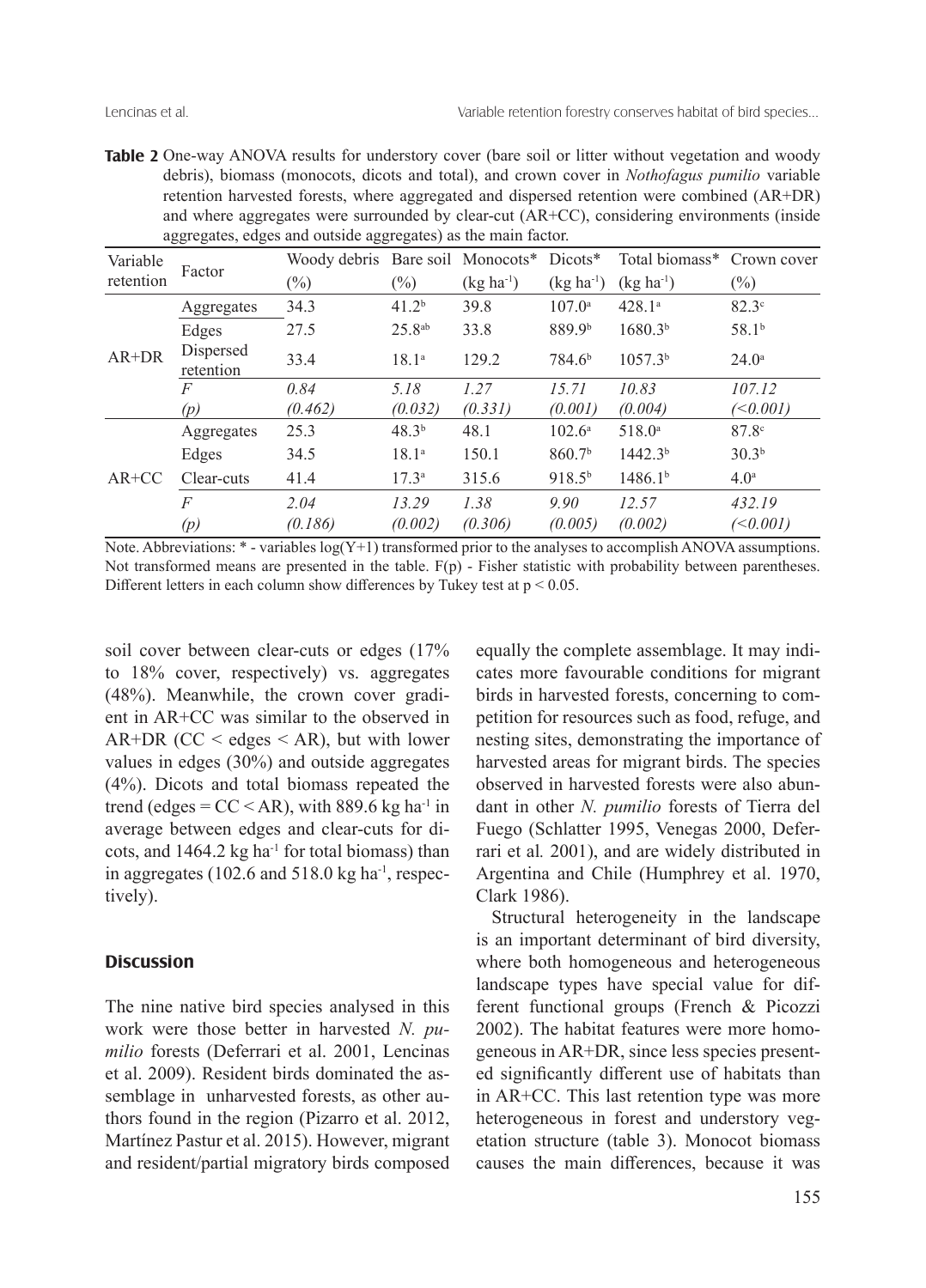more than two fold greater in AR+CC than in AR+DR (table 3). In this context, the eurytopic species *P. patagonicus* and *T. leucopyga* showed similar preferences patterns in both variable retention types (outside>edges>inside aggregates). This result differed from the expected according to the habitat-use guild classification proposed by Díaz et al. (2005) for Chilean temperate rainforests. *P. patagonicus* is a vertical-profile generalist for these authors, associated with profuse branching and canopy foliage, but we mainly observed this species outside aggregates probably due to less food offer along the vertical profile in our forests. On the other hand, *T. leucopyga* is categorized as large-tree user (Díaz et al. 2005), probably by their dependence on cavities to nesting (Altamirano et al. 2012), which are more common in large trees. However, we observed this species more frequently flying, feeding or roosting in open spaces among aggregates instead in the aggregates where they should have their nests, showing that both habitats may be important for this species. Moreover, we rarely observed *T. leucopyga* in unharvested forests, probably because closed and shaded forests limit their flight and insect catch.

Openings attracted three eurytopic species (*C. barbata, T. aedon* and *Z. capensis*) in both retention types, while stenotopic *E. ferrugineus* moved more to the edges in AR+CC, but remain inside aggregates in AR+DR. According to Díaz et al. (2005), *C. barbata* and *T. aedon* are shrub-users that are common in shrub patches and piles of woody debris (this last more abundant outside aggregates). The same is likely similar for *Z. capensis*. Meanwhile, *E. ferrugineus* is a cavity nester (Altamirano et al. 2012) associated with large trees that has low predation risk due to their relatively big size. Therefore, it has no need to be hidden and protected inside closed forests. DCA analysis highlighted differences in the use of habitats generated by retentions.

Concerning to the use of strata, many stenotopic and eurytopic species maintain this similar in harvested and unharvested forests (*C. barbata*, *E. albiceps*, *E. ferrugineus* and *T. leucopyga* in canopy, and *T. aedon* in floor). Several authors stated that species grouping in canopy is mainly based on their foraging pattern (e.g. French & Picozzi 2002), more than in the space needed to fly (Partasasmita et al. 2017). In this sense, both *C. barbata* and *E. albiceps* feed indistinctly from grains, fruits, buds and insects (Humphrey et al. 1970, Smith Ramírez & Armesto 1998, Brown et al. 2007), which are all abundant in the crown of *N. pumilio* trees (Lencinas et al. 2008c, 2014; Martínez Pastur et al. 2008). Similarly, *E. ferrugineus* feeds mainly pollen, flowers, fruits and buds (Díaz & Kitzberger 2006), located mainly in the extreme of branches in the upper canopy layer (Martínez Pastur et al. 2008). On the other hand, *T. aedon* prefer floor stratum probably due to this offer more protection, cover and shelter from predators (mainly Falconiforms and Strigiforms) than other strata. The risk of predation at ground level is low in fuegian Archipelago because native terrestrial predators are almost absent (Rozzi et al. 2010), contrary to Northern Hemisphere (e.g. *Canis lupus* L., Spaulding et al. 1998; *Alopex lagopus* L., Liebezeit & Zack 2008). Recent exotic species introduction in Tierra del Fuego (e.g. *Neovison vison*) can be a threatening for species with this behaviour (Jaksic et al. 2002).

Contrary, there are birds that varied their strata preferences comparing to those observed in unharvested forests. Some are independent of the variable retention type, as *P. patagonicus* that only occurred in the canopy in unharvested forests, but preferred floor in AR+DR and AR+CC. While *T. falcklandii* equally preferred canopy and floor in unharvested forest, but moved to the floor in harvested stands. On the other hand, some other species changed their strata preferences according to the variable retention type, as *A. spinicauda* and *Z. capensis* that used mainly canopy in unharvested forests. However, the first one almost equally chose canopy, floor and debris in AR+DR (ta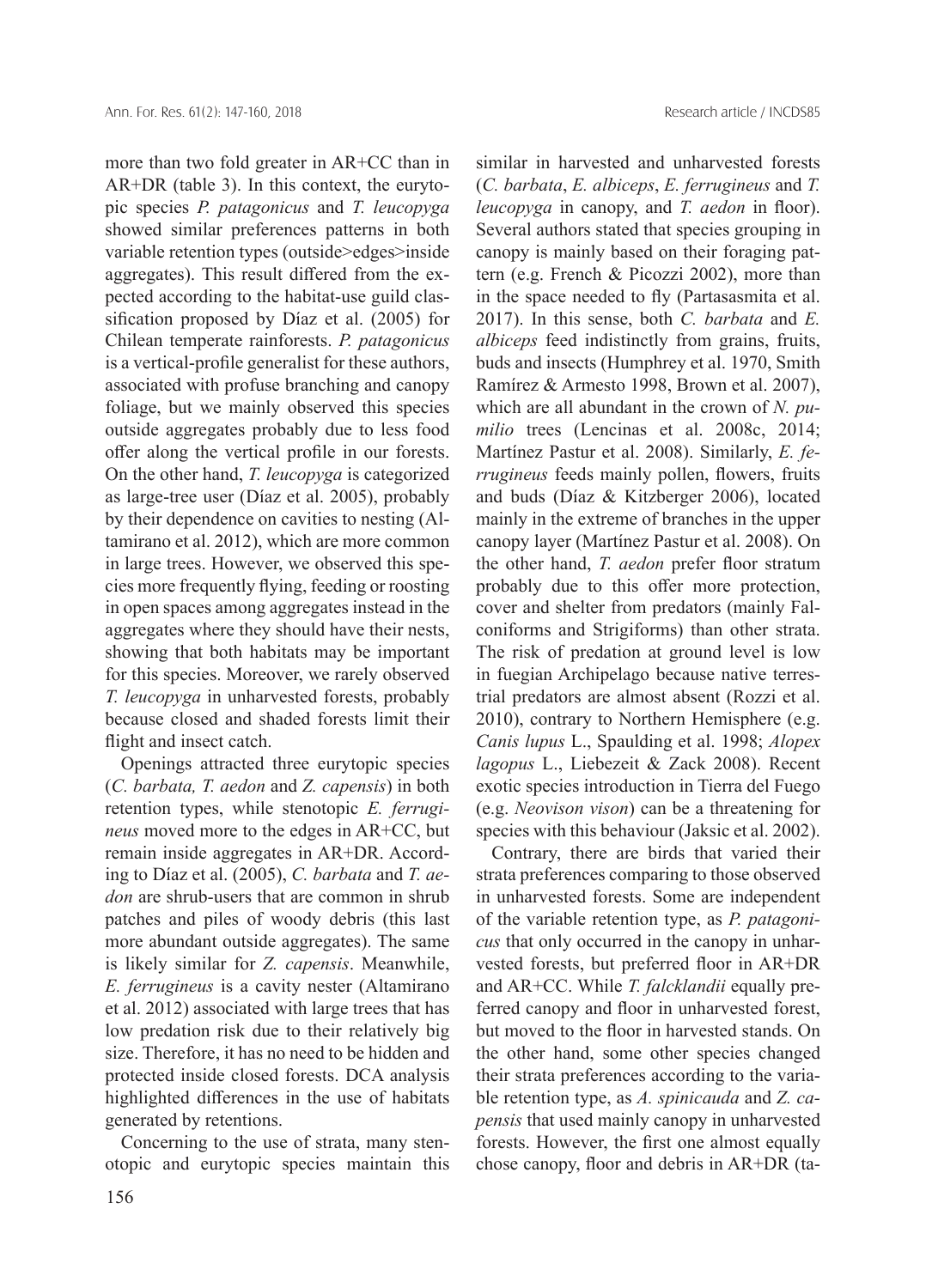ble 1), but debris in AR+CC (table 2). Meanwhile, the use of debris was maxima for *Z. capensis* in AR+DR, but they preferred floor in AR+CC. The preference of floor stratum by *P. patagonicus*, *T. falcklandii* and *Z. capensis* could be related to their trophic status (mainly granivorous) and the high abundance of monocots in the understory. Likewise, large size woody debris provides perch sites for singing and other male courtship displays, as well as arthropods that are a significant part of their breeding season diet (DeGraaf & Yamasaki 2001). Likewise, fine woody debris can offer a nesting substrate and cover for some species, as was described for *Z. albicollis* by Falls & Kopachena (2010).

Summarizing, our results suggest that both types of variable retention harvesting (AR+DR and AR+CC) provide different habitats to satisfy the requirements of common stenotopic and eurytopic native bird species in *N. pumilio*  forests, contrary to other traditional harvesting systems, as shelterwood cut, that produce homogenization of forest habitats (Gea et al. 2004). Simplification of forest structure and loss of biological legacies, if generalized, will lead to a sharp decline in regional bird species richness and abundance, particularly of some stenotopic, sensitive or specialist species such as large-tree users, but can also affect other use guilds as vertical-profile users (Díaz et al. 2005). On the other hand, generalization of more intense harvesting as clear-cuts, could eliminate some habitats or strata that are important or irreplaceable to ensure the continuity of the life cycle for very specific migratory and resident bird species (Pressey et al. 2007), as *E. albiceps* and *E. ferrugineous*. The specific prescription of management guidelines for bird species, such as those developed for several bird species in temperate forests of the world (e.g. Corace 2018, Weiss et al*.* 2018), requires a detailed knowledge of the autoecology of each species, which is undoubtedly complex in widely distributed and not well-known forests. Active forest management is necessary for the conservation of forest-dependent bird species, but affects other landscape and stand-level biodiversity elements (Corace 2018). For example, it would be recommendable the preservation of some forest habitat features as large canopy trees, snags, logs and specific understory covers (Díaz et al. 2005). However, and although it can be easily identified in southern-temperate forests, the practical preservation of these structural features inside harvested areas is difficult. Therefore, alternative harvesting practices that preserve these biological legacies (such as aggregated retentions) could facilitate the design of management plans that enhance bird conservation, while supported goals and objectives are multiple. However, more studies are needed to evaluate the probability of increase the risk of predation, availability of sites for nesting and modifications in the food offer, which could affect the survival of native bird species, compromising their conservation.

## **Conclusions**

These results support the effectiveness of the variable retention to conserve bird species. The generation of different habitats inside managed forests satisfy both stenotopic and eurytopic species requirements, although some species changed their strata preferences according to the different habitat features provided by variable retention harvesting.

## **Aknowledgements**

The authors gratefully thank to the Centro Austral de Investigaciones Científicas, Servicios Forestales Consultancy, Los Castores sawmill, Lenga Patagonia S.A. and Dirección de Bosques - Secretaría de Ambiente y Desarrollo Sustentable of Argentina (PIARFON BIRF 4085-AR) for their support during the realization of this work.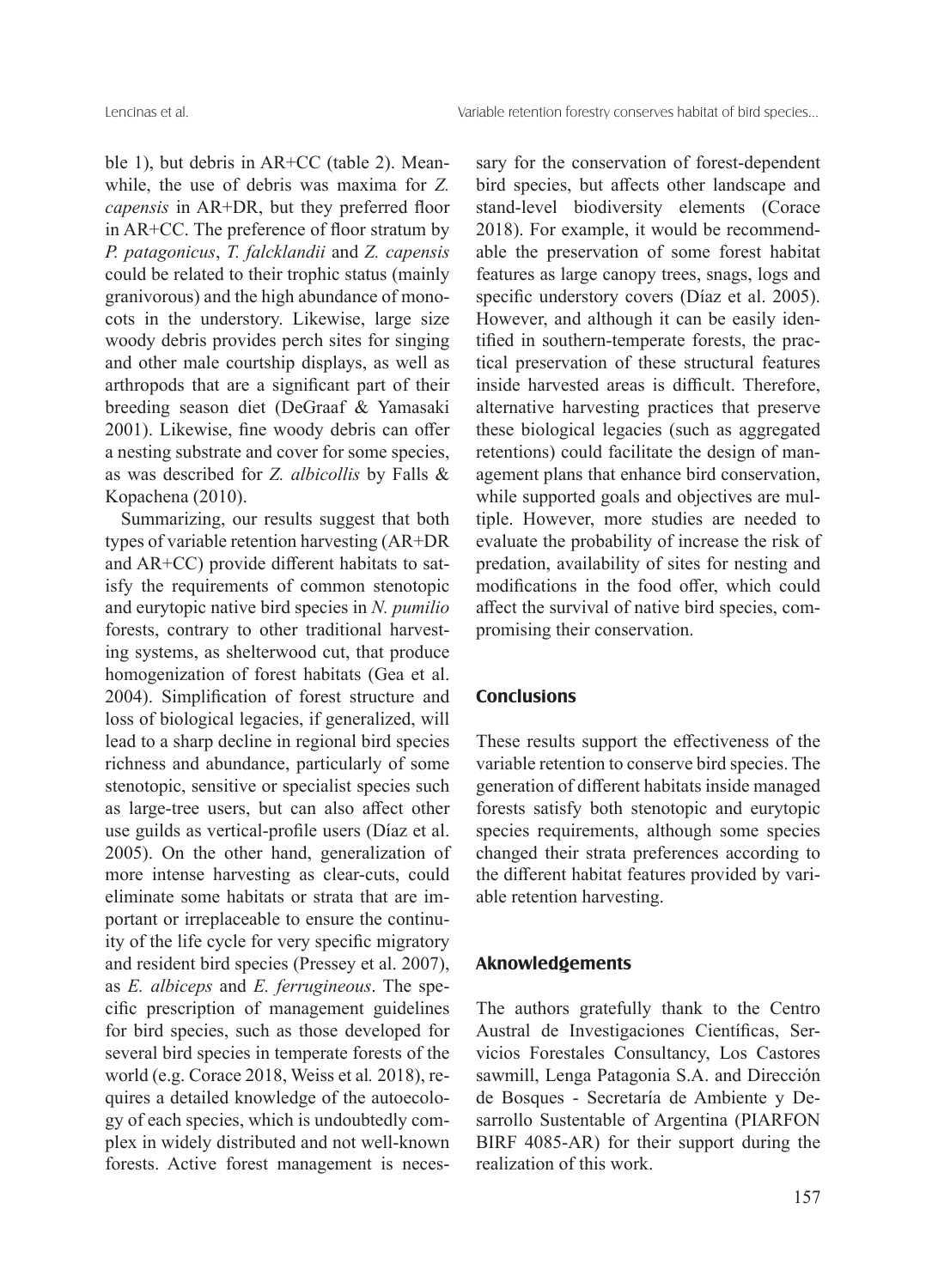Ann. For. Res. 61(2): 147-160, 2018 Research article / INCDS85

## **References**

- Altamirano T.A., Ibarra J.T., Hernández F., Rojas I., Laker J., Bonacic C., 2012. Hábitos de nidificación de las aves del bosque templado andino de Chile [Nesting habits of the Andean temperate forest birds of Chile]. Fondo de Protección Ambiental, Ministerio del Medio Ambiente. Serie Fauna Australis, Facultad de Agronomía e Ingeniería Forestal, Pontificia Universidad Católica de Chile. 113 p.
- Becerra Serial, R., Grigera D., 2005. Dinámica estacional del ensamble de aves de un bosque norpatagónico de lenga (*Nothofagus pumilio*) y su relación con la disponibilidad de sustratos de alimentación [Seasonal dynamics of the bird assemblage of a north-Patagonic lenga (*Nothofagus pumilio*) forest and their relation with the availability of feeding substrates]. Hornero 20: 131-139.
- Berg Å., Ehnström B., Gustafsson L., Hallingbäck T., Jonsell M., Weslien J., 1994. Threatened plant, animal, and fungus species in Swedish forests: distribution and habitat associations. Conservation Biology 8: 718-731. DOI: 10.1046/j.1523-1739.1994.08030718.x
- Brown C.E., Anderson C.B., Ippi S., Sherriffs M.F., Charlin R., McGehee S., Rozzi R., 2007. The autecology of the fío-fío (*Elaenia albiceps* Lafresnaye & D'orbigny) in subantarctic forests of the Cape Horn Biosphere Reserve, Chile. Anales Instituto Patagonia 35(2): 29-40.
- Catchpole W.R., Wheeler C.J., 1992. Estimating plant biomass: a review of techniques. Austral Journal of Ecology 17: 121-131. DOI: 10.1111/j.1442-9993.1992. tb00790.x
- Carrara E., Arroyo-Rodríguez V., Vega-Rivera J.H., Schondube J.E., de Freitas S.M., Fahrig L., 2015. Impact of landscape composition and configuration on forest specialist and generalist bird species in the fragmented Lacandona rainforest, Mexico. Biological Conservation 184: 117-126. DOI: 10.1016/j.biocon.2015.01.014
- Clark R., 1986. Aves de Tierra del Fuego y Cabo de Hornos [Birds of Tierra del Fuego and Cabo de Hornos]. Guía de campo. Ed. LOLA, Buenos Aires, Argentina. 277 p.
- Corace R.G., 2018. Rethinking Forest-Bird Habitat Management Guidelines in the Northern Lake States. Wildlife Society Bulletin 42(2): 347-357. DOI: 10.1002/ wsb.872
- Costello C.A., Yamasaki M., Pekins P.J., Leak W.B., Neefus C.D., 2000. Songbird response to group selection harvests and clearcuts in a New Hampshire northern hardwood forest. Forest Ecology & Management 127: 41-54. DOI: 10.1016/S0378-1127(99)00131-0
- Deferrari G., Camilion C., Martínez Pastur G., Peri P., 2001. Changes in *Nothofagus pumilio* forest biodiversity during the forest management cycle: 2. Birds. Biodiversity & Conservation 10: 2093-2108. DOI: 10.1023/A:1013154824917
- DeGraaf R.M., Yamasaki M., 2001. New England Wildlife: Habitat, Natural History and Distribution. Univer-

sity Press of New England, Hanover, NH. 496 p.

- Devictor V., Julliard R., Jiguet F., 2008. Distribution of specialist and generalist species along spatial gradients of habitat disturbance and fragmentation. Oikos 117(4): 507-514. DOI: 10.1111/j.0030-1299.2008.16215.x
- Díaz I.A., Armesto J.J., Reid S., Sieving K.E., Willson M.F., 2005. Linking forest structure and composition: avian diversity in successional forests of Chiloé Island, Chile. Biological Conservation 123(1): 91-101. DOI: 10.1016/j.biocon.2004.10.011
- Díaz S., Kitzberger T., 2006. High *Nothofagus* flower consumption and pollen emptying in the southern South American austral parakeet (*Enicognathus ferrugineus*). Austral Ecology 31: 759-766. DOI: 10.1111/j.1442- 9993.2006.01637.x
- Donázar J., Travaini A., Rodríguez A., Ceballos O., Hiraldo F., 1996. Nesting association of raptors and buffnecked ibis in the Argentinian Patagonia. Colonial Waterbirds 19(1): 111-115. DOI: 10.2307/1521813
- Falls J.B., Kopachena J.G., 2010. White-throated Sparrow (*Zonotrichia albicollis*). In: Poole A., (ed.), The birds of North America online. Ithaca: Cornell Lab of Ornithology.
- Franklin J., Berg D., Thornburgh D., Tappeiner J., 1997. Alternative silvicultural approaches to timber harvesting: Variable retention harvest systems. In: Kohm K., Franklin J. (ed.), Creating a Forestry for the 21st Century. Island Press, Washington, DC, pp. 111-140.
- French D.D., Picozzi N., 2002. 'Functional Groups' of Bird Species, Biodiversity and Landscapes in Scotland. Journal of Biogeography 29(2): 231-259. DOI: 10.1046/j.1365-2699.2002.00664.x
- Gea G., Martínez Pastur G., Cellini J.M., Lencinas M.V., 2004. Forty years of silvicultural management in southern *Nothofagus pumilio* (Poepp. et Endl.) Krasser primary forests. Forest Ecology and Management 201: 335-347. DOI: 10.1016/j.foreco.2004.07.015
- Gossner M.M., Fonseca C.R., Pašalić E., Türke M., Lange M.M., Weisser W.W., 2014. Limitations to the use of arthropods as temperate forests indicators. Biodiversity & Conservation 23: 945-962. DOI: 10.1007/s10531- 014-0644-3
- Gustafsson L., Baker S.C., Bauhus J., Beese W.J., Brodie A., Kouki J., Lindenmayer D.B., Lõhmus A., Martínez Pastur G.J., Messier C., Neyland M., Palik B., Sverdrup-Thygeson A., Volney W.J.A., Wayne A., Franklin J.F., 2012. Retention Forestry to Maintain Multifunctional Forests: A World Perspectiva. BioScience 62(7): 633-645. DOI: 10.1525/bio.2012.62.7.6
- Hill M.O., 1979. DECORANA. A Fortran program for detrended correspondence analysis and reciprocal averaging. Publ. of Section of Ecology and Systematics, Cornell Univ. Ithaca, New York. 52 p.
- Humphrey P., Bridge D., Reynolds P., Peterson R., 1970. Birds of Isla Grande (Tierra del Fuego). Ed Smithsonian Institution, Washington. 411 p.
- Jaksic F.M., Iriarte J.A., Jiménez J.E., Martínez D.R., 2002. Invaders without frontiers: cross-border inva-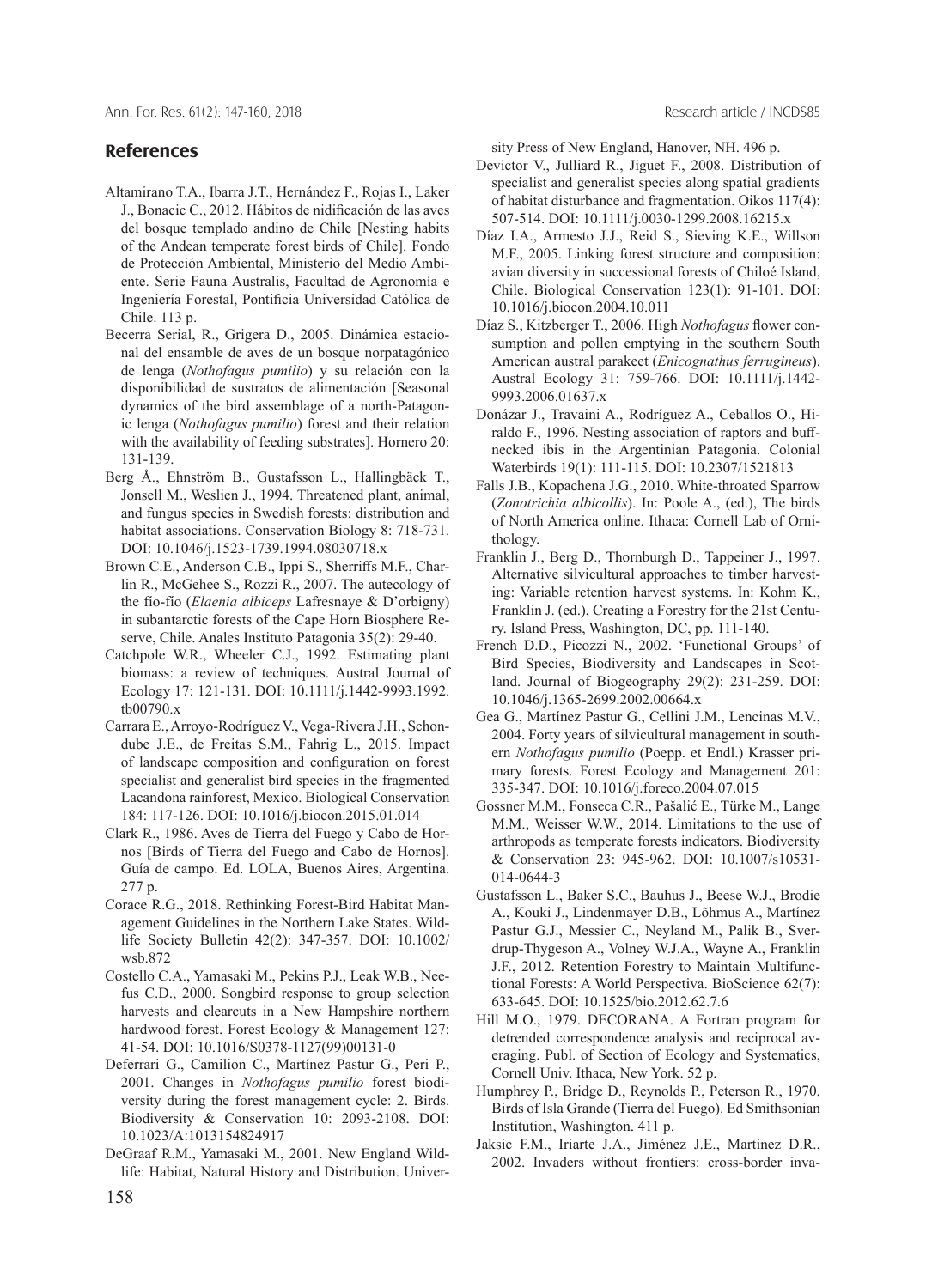Lencinas et al. Variable retention forestry conserves habitat of bird species...

sions of exotic mammals. Biological Invasions 4: 157- 173. DOI: 10.1023/A:1020576709964

- King D.I., DeGraaf R.M., 2000. Bird species diversity and nesting success in mature, clearcut and shelterwood forest in northern New Hampshire, USA. Forest Ecology & Management 129: 227-235. DOI: 10.1016/S0378- 1127(99)00167-X
- Liebezeit J.R., Zack S., 2008. Point counts underestimate the importance of Arctic foxes as avian nest predators: evidence from remote video cameras in Arctic Alaskan oil fields. Arctic 61: 153-161.
- Lemmon P., 1957. A new instrument for measuring forest overstory density. Journal of Foresttry 55(9): 667- 668.
- Lencinas M.V., Martínez Pastur G., Medina M., Busso C., 2005. Richness and density of birds in timber *Nothofagus pumilio* forests and their unproductive associated environments. Biodiversity & Conservation 14: 2299- 2320. DOI: 10.1007/s10531-004-1665-0
- Lencinas M.V., Martínez Pastur G., Rivero P., Busso C., 2008a. Conservation value of timber quality versus associated non-timber quality stands for understory diversity in *Nothofagus* forests. Biodiversity & Conservation 17 (11): 2579-2597. DOI: 10.1007/s10531-008- 9323-6
- Lencinas M.V., Martínez Pastur G., Solán R., Gallo E., Cellini J.M., 2008b. Forest management with variable retention impact over bryophyte communities of *Nothofagus pumilio* understory. Forstarchiv 79: 77- 82.
- Lencinas M.V., Martínez Pastur G., Anderson C.B., Busso C., 2008c. The value of timber quality forests for insect conservation on Tierra del Fuego Island compared to associated non-timber quality stands. Journal of Insect Conservation 12: 461-475. DOI: 10.1007/s10841-007- 9079-4
- Lencinas M.V., Martínez Pastur G., Gallo E., Cellini J.M., 2009. Alternative silvicultural practices with variable retention improve bird conservation in managed South Patagonian forests. Forest Ecology & Management 258: 472-480. DOI: 10.1016/j.foreco.2009.01.012
- Lencinas M.V., Martínez Pastur G.J., Gallo E., Cellini J.M., 2011. Alternative silvicultural practices with variable retention to improve understory plant diversity conservation in southern Patagonian forests. Forest Ecology & Management 262: 1236-1250. DOI: 10.1016/j.foreco.2011.06.021
- Lencinas M.V., Martínez Pastur G.J., Gallo E., Cellini J.M., 2014. Decreasing negative impacts of harvesting over insect diversity using variable retention silviculture in southern Patagonian forests. Journal of Insect Conservation 18: 479-495. DOI: 10.1007/s10841-014- 9661-5
- Lencinas M.V., Sola F., Martínez Pastur G., 2017. Variable retention effects on vascular plants and beetles along a regional gradient in *Nothofagus pumilio* forests. Forest Ecology & Management 406: 251-265. DOI: 10.1016/j. foreco.2017.10.014
- Martínez Pastur G.J., Peri P., Vukasovic R., Vaccaro S., Piriz Carrillo V., 1997. Site index equation for *Nothofagus pumilio* Patagonian forest. Phyton 6(1/2): 55-60.
- Martínez Pastur G., Lencinas M.V., Peri P., Moretto A., Cellini J.M., Mormeneo I., Vukasovic R., 2007. Harvesting adaptation to biodiversity conservation in sawmill industry: Technology innovation and monitoring program. Journal of Technology, Management & Innovtion 2(3): 58-70.
- Martínez Pastur G., Lencinas M.V., Peri P.L., Cellini J.M., 2008. Flowering and seeding patterns in unmanaged and managed *Nothofagus pumilio* south Patagonian forests. Forstarchiv 79: 60-65.
- Martínez Pastur G., Lencinas M.V., Cellini J.M., Peri P.L., Soler R., 2009. Timber management with variable retention in *Nothofagus pumilio* forests of Southern Patagonia. Forest Ecology & Management 258: 436-443. DOI: 10.1016/j.foreco.2009.01.048
- Martínez Pastur G., Cellini J.M., Lencinas M.V., Barrera M.D., Peri P.L., 2010. Environmental variables influencing regeneration of *Nothofagus pumilio* in system with combined aggregated and dispersed retention. Forest Ecology & Management 261: 178-186. DOI: 10.1016/j.foreco.2010.10.002
- Martínez Pastur G., Lencinas M.V., Gallo E., De Cruz M., Borla M., Soler R., Anderson C., 2015. Habitat-specific vegetation and seasonal drivers of bird community structure and function in southern Patagonian forests. Community Ecology 16(1): 55-65. DOI: 10.1556/168.2015.16.1.7
- Martínez Pastur G., Peri P.L., Soler R., Schindler S., Lencinas M.V., 2016. Biodiversity potential of *Nothofagus* forests in Tierra del Fuego (Argentina): Tool proposal for regional conservation planning. Biodiversity & Conservation 25(10): 1843-1862. DOI: 10.1007/ s10531-016-1162-2
- McCune B., Mefford M.J., 1999. Multivariate analysis of ecological data, Version 4.0, MjM software. Gleneden Beach, Oregon, USA. 337 p.
- MEA (Millennium Ecosystem Assessment), 2005. Ecosystems and human wellbeing: current state and trends. Washington (DC): Island Press. 948 p.
- Mueller-Dombois D., Ellenberg H., 1974. Aims and Methods of Vegetation Ecology. John Wiley and Sons, New York, USA. 547 p.
- Narosky T., Yzurieta D., 1987. Guía para la identificación de aves de Argentina y Uruguay [Guide for the identification of birds of Argentina and Uruguay.]. Asociación Ornitológica del Plata, Buenos Aires, Argentina, 346 p.
- O'Donnell F.J., Dilks P.J., 1988. A method for quantifying habitat use by forest birds. Wellington, Science and Research Directorate, Department of Conservation. Sience & Research Series Nº4. 20 p.
- Partasasmita R., Atsuary Z.I.A., Husodo T., 2017. The use of forest canopy by various bird species in tropical forest montana zone, the Nature Reserve of Mount Tilu, West Java, Indonesia. Biodiversitas 18(2): 453-457.